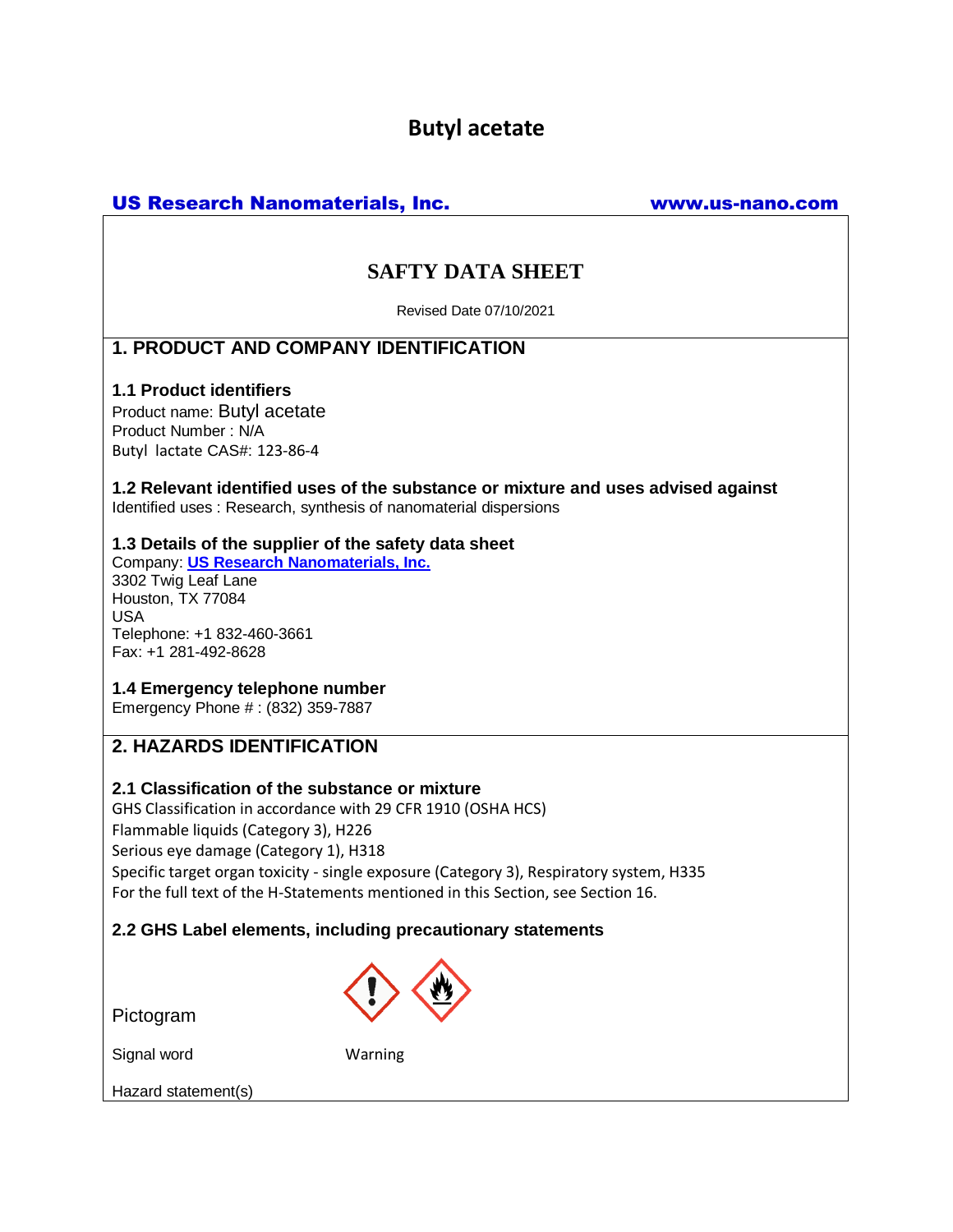H226 Flammable liquid and vapor.

H336 May cause drowsiness or dizziness.

H402 Harmful to aquatic life.

Precautionary statement(s)

P210 Keep away from heat/sparks/open flames/hot surfaces. No smoking.

P233 Keep container tightly closed.

P240 Ground/bond container and receiving equipment.

P241 Use explosion-proof electrical/ ventilating/ lighting equipment.

P242 Use only non-sparking tools.

P243 Take precautionary measures against static discharge.

P261 Avoid breathing dust/ fume/ gas/ mist/ vapours/ spray.

P271 Use only outdoors or in a well-ventilated area.

P273 Avoid release to the environment.

P280 Wear protective gloves/ eye protection/ face protection.

P303 + P361 + P353 IF ON SKIN (or hair): Take off immediately all contaminated clothing. Rinse skin with water/shower.

P304 + P340 + P312 IF INHALED: Remove person to fresh air and keep comfortable for breathing. Call a POISON CENTER/doctor if you feel unwell.

P370 + P378 In case of fire: Use dry sand, dry chemical or alcohol-resistant foam to extinguish.

P403 + P233 Store in a well-ventilated place. Keep container tightly closed.

P403 + P235 Store in a well-ventilated place. Keep cool.

P405 Store locked up.

P501 Dispose of contents/ container to an approved waste disposal plant.

### **2.3 Hazards not otherwise classified (HNOC) or not covered by GHS** None

# **3. COMPOSITION/INFORMATION ON INGREDIENTS**

## **3.1 Substances**

Formula : C6H12O2 Molecular weight : 116.16 g/mol CAS-No. : 123-86-4

# **4. FIRST AID MEASURES**

## **4.1 Description of first aid measures**

### **General advice**

Consult a physician. Show this safety data sheet to the doctor in attendance. Move out of dangerous area.

**If inhaled**

If breathed in, move person into fresh air. If not breathing, give artificial respiration. Consult a physician. **In case of skin contact**

Wash off with soap and plenty of water. Consult a physician.

### **In case of eye contact**

Rinse thoroughly with plenty of water for at least 15 minutes and consult a physician.

### **If swallowed**

Do NOT induce vomiting. Never give anything by mouth to an unconscious person. Rinse mouth with water. Consult a physician.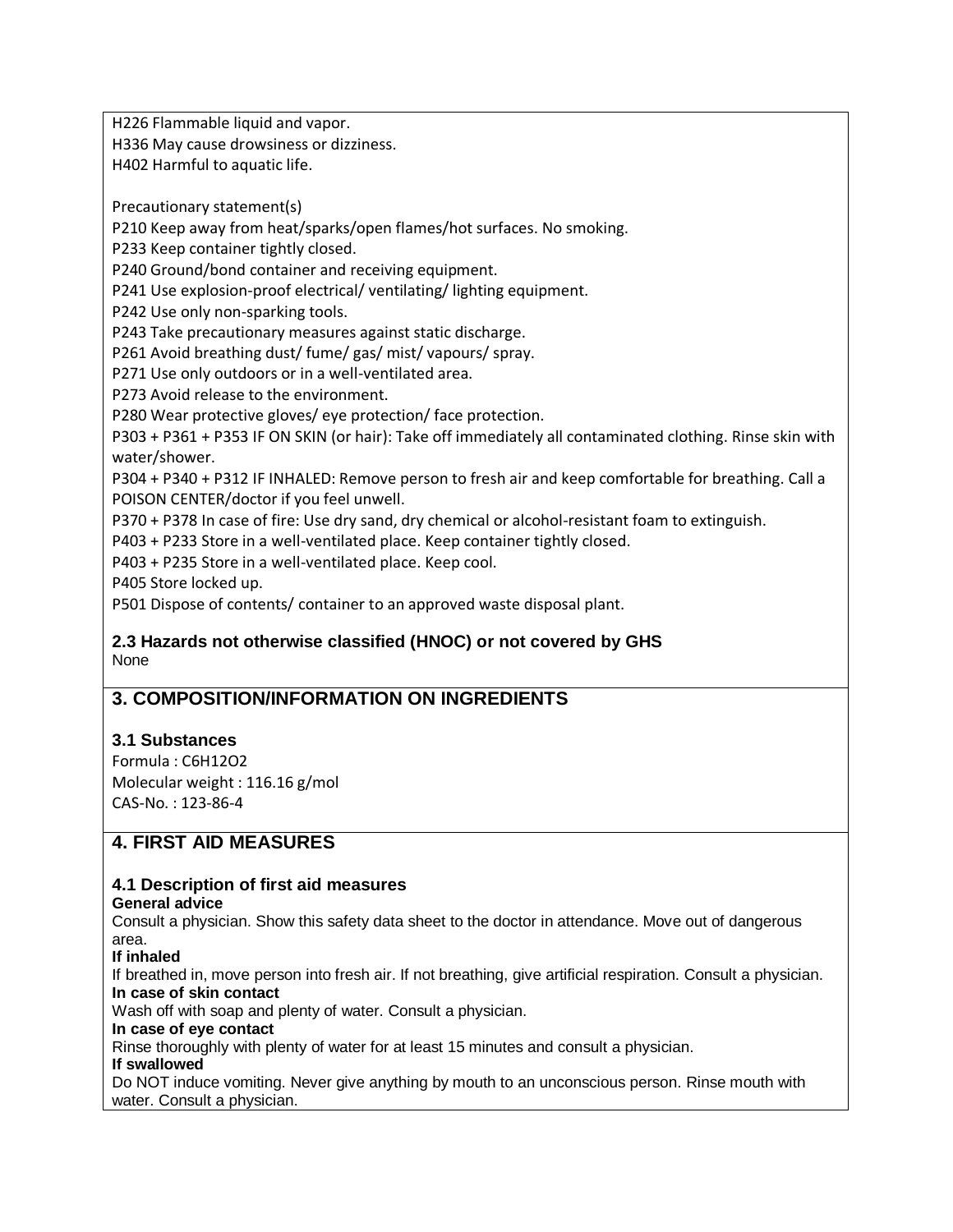## **4.2 Most important symptoms and effects, both acute and delayed**

The most important known symptoms and effects are described in the labeling (see section 2.2) and/or in section 11

#### **4.3 Indication of any immediate medical attention and special treatment needed** no data available

# **5. FIREFIGHTING MEASURES**

## **5.1 Extinguishing media**

**Suitable extinguishing media**

Dry powder Dry sand.

### **Unsuitable extinguishing media**

Do NOT use water jet.

# **5.2 Special hazards arising from the substance or mixture**

Carbon oxides

## **5.3 Advice for firefighters**

Wear self contained breathing apparatus for firefighting if necessary.

## **5.4 Further information**

Use water spray to cool unopened containers.

# **6. ACCIDENTAL RELEASE MEASURES**

## **6.1 Personal precautions, protective equipment and emergency procedures**

Use personal protective equipment. Avoid breathing vapors, mist or gas. Ensure adequate ventilation. Remove all sources of ignition. Evacuate personnel to safe areas. Beware of vapors accumulating to form explosive concentrations. Vapors can accumulate in low areas. For personal protection see section 8.

## **6.2 Environmental precautions**

Do not let product enter drains.

## **6.3 Methods and materials for containment and cleaning up**

Contain spillage, and then collect with an electrically protected vacuum cleaner or by wet-brushing and place in container for disposal according to local regulations (see section 13).

## **6.4 Reference to other sections**

For disposal see section 13.

# **7. HANDLING AND STORAGE**

## **7.1 Precautions for safe handling**

Avoid contact with skin and eyes. Avoid inhalation of vapor or mist.

Use explosion-proof equipment. Keep away from sources of ignition - No smoking. Take measures to prevent the buildup of electrostatic charge.

For precautions see section 2.2.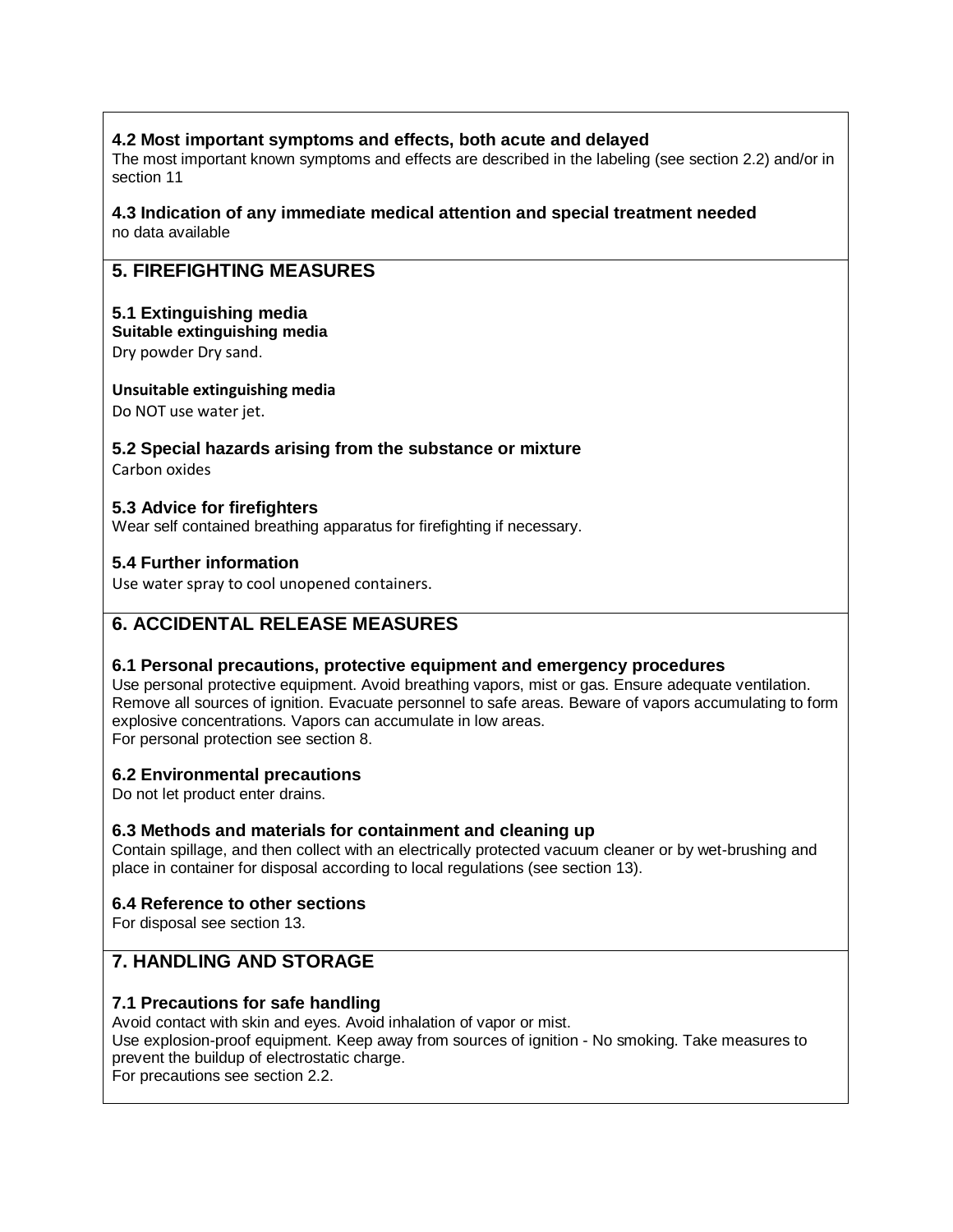## **7.2 Conditions for safe storage, including any incompatibilities**

Keep container tightly closed in a dry and well-ventilated place. Containers which are opened must be carefully resealed and kept upright to prevent leakage.

### Store under inert gas. Moisture sensitive.

Storage class (TRGS 510): 6.1D: Non-combustible, acute toxic Cat.3 / toxic hazardous materials or hazardous materials causing chronic effects

### **7.3 Specific end use(s)**

Apart from the uses mentioned in section 1.2 no other specific uses are stipulated

## **8. EXPOSURE CONTROLS/PERSONAL PROTECTION**

### **8.1 Control parameters**

**Components with workplace control parameters**

### **8.2 Exposure controls**

#### **Appropriate engineering controls**

Handle in accordance with good industrial hygiene and safety practice. Wash hands before breaks and at the end of workday.

#### **Personal protective equipment**

#### **Eye/face protection**

Safety glasses with side-shields conforming to EN166 Use equipment for eye protection tested and approved under appropriate government standards such as NIOSH (US) or EN 166(EU).

#### **Skin protection**

Handle with gloves. Gloves must be inspected prior to use. Use proper glove removal technique (without touching glove's outer surface) to avoid skin contact with this product. Dispose of contaminated gloves after use in accordance with applicable laws and good laboratory practices. Wash and dry hands. **Body Protection**

Impervious clothing, flame retardant antistatic protective clothing. The type of protective equipment must be selected according to the concentration and amount of the dangerous substance at the specific workplace.

### **Respiratory protection**

Where risk assessment shows air-purifying respirators are appropriate use a full-face respirator with multipurpose combination (US) or type AXBEK (EN 14387) respirator cartridges as a backup to engineering controls. If the respirator is the sole means of protection, use a full-face supplied air respirator. Use respirators and components tested and approved under appropriate government standards such as NIOSH (US) or CEN (EU).

### **Control of environmental exposure**

Do not let product enter drains.

## **9. PHYSICAL AND CHEMICAL PROPERTIES**

### **9.1 Information on basic physical and chemical properties**

a) Appearance: Form: liquid, colorless, clear

b) Odor: fruity

c) Odor Threshold: no data available

d) pH: 6.2 at 5.3 g/l at 20 °C (68 °F)

e) Melting point/freezing point: Melting point/range: - 78 °C (-108 °F) - lit.

f) Initial boiling point and boiling range: 124 - 126 °C 255 - 259 °F - lit

g) Flash point: 27 °C (81 °F) - closed cup - Regulation (EC) No. 440/2008, Annex, A.9

h) Evaporation rate: no data available

i) Flammability (solid, gas): no data available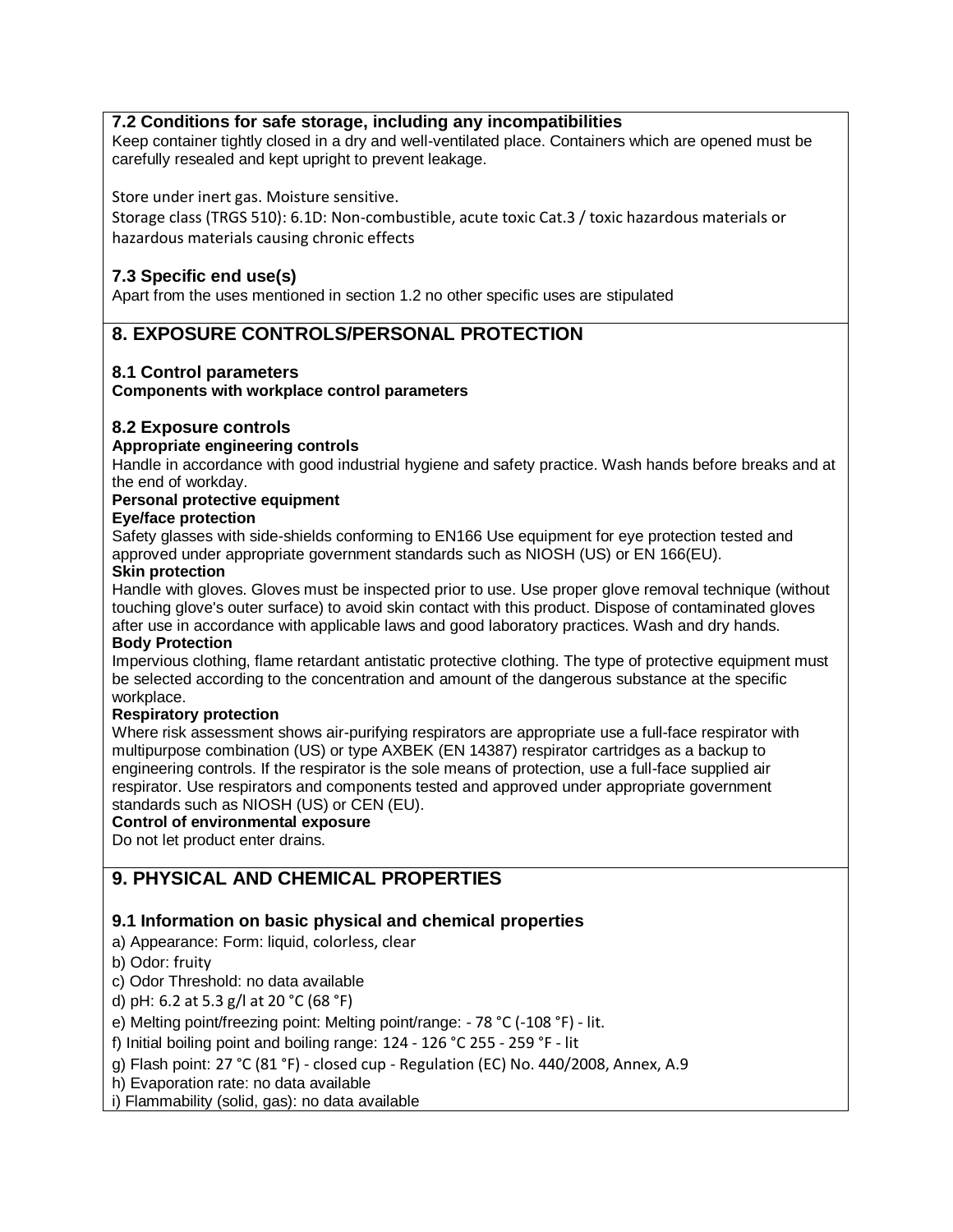j) Upper/lower flammability or explosive limits: Upper explosion limit: 7.6 %(V) Lower explosion limit: 1.7 %(V)

k) Vapor pressure: 11.2 hPa at 20 °C (68 °F) - Regulation (EC) No. 440/2008, Annex, A.4

l) Vapor density: 4.01 - (Air = 1.0)

m) Relative density: 0.88 g/cm3 at 25 °C (77 °F) - lit

n) Water solubility: 5.3 g/l at 20 °C (68 °F) - OECD Test Guideline 105 - soluble

o) Partition coefficient - noctanol/water: log Pow: 2.3 at 25 °C (77 °F) - OECD Test Guideline 117 - Bioaccumulation is not expected.

p) Auto-ignition temperature: 415 °C (779 °F) at 1,010 hPa - DIN 51794

q) Decomposition temperature: no data available

r) Viscosity: 0.83 mm2/s at 20 °C (68 °F) - ASTM D 445 - 0.66 mm2/s at 40 °C (104 °F) - ASTM D 445 -

s) Explosive properties: no data available

t) Oxidizing properties: no data available

## **9.2 Other safety information**

Conductivity < 0.2 µS/cm

Surface tension 61.3 mN/m at 1g/l at 20 °C (68 °F) - OECD Test Guideline 115

Relative vapor density 4.01 - (Air = 1.0)

# **10. STABILITY AND REACTIVITY**

## **10.1 Reactivity**

no data available

## **10.2 Chemical stability**

Stable under recommended storage conditions.

## **10.3 Possibility of hazardous reactions**

Vapors may form explosive mixture with air.

## **10.4 Conditions to avoid**

Heat, flames and sparks.

### **10.5 Incompatible materials**

Strong oxidizing agents, Strong reducing agents, Strong bases

## **10.6 Hazardous decomposition products**

Hazardous decomposition products formed under fire conditions. - Carbon oxides

Other decomposition products - No data available

In the event of fire: see section 5

# **11. TOXICOLOGICAL INFORMATION**

## **11.1 Information on toxicological effects**

**Acute toxicity** No data available **Skin corrosion/irritation** No data available **Serious eye damage/eye irritation**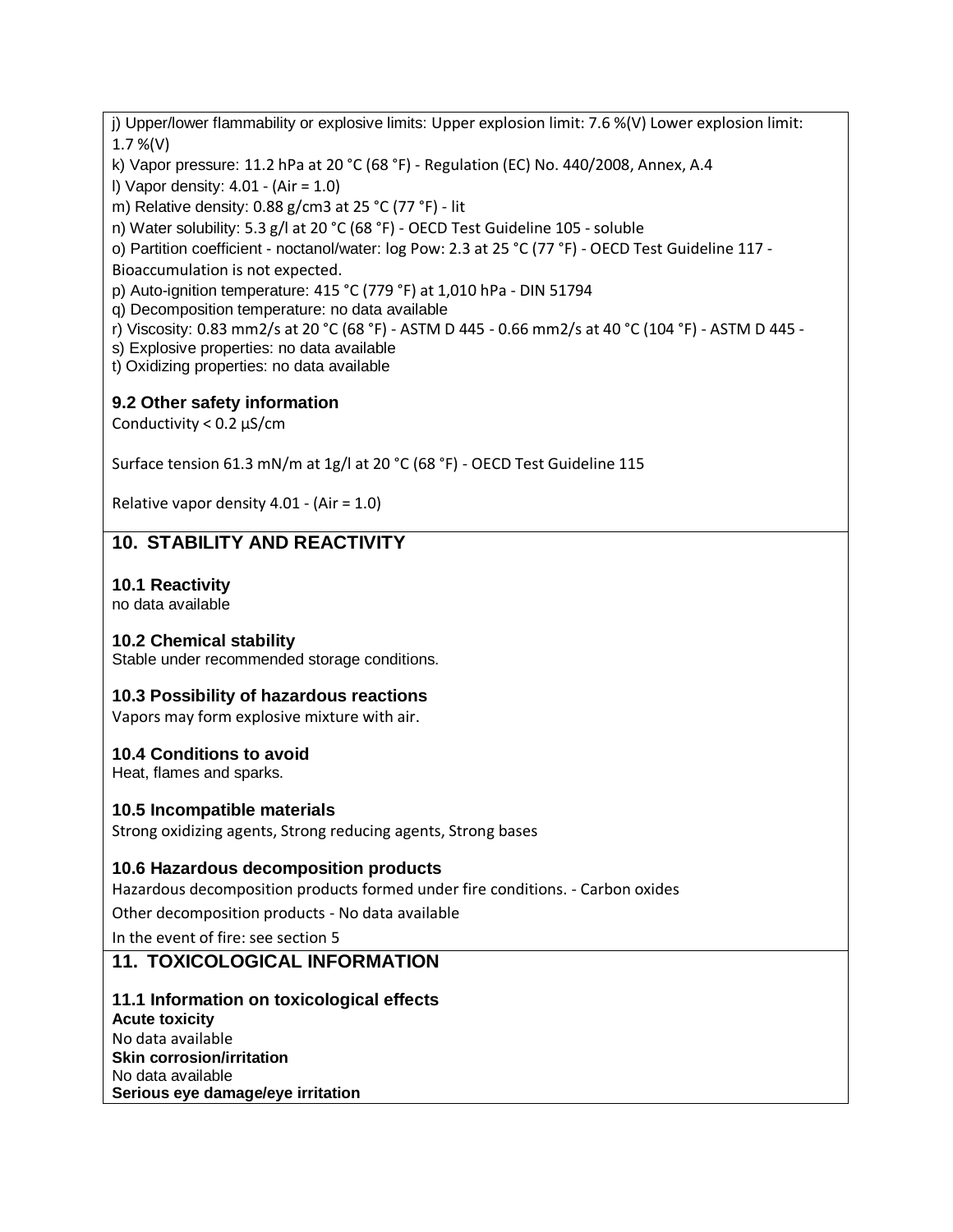Causes serious eye irritation. **Respiratory or skin sensitization** No data available **Germ cell mutagenicity** No data available **Carcinogenicity** No data available **Reproductive toxicity** No data available **Aspiration hazard** No data available **Additional Information** To the best of our knowledge, the chemical, physical, and toxicological properties have not been thoroughly investigated.

# **12.ECOLOGICAL INFORMATION**

## **12.1 Toxicity**

no data available

## **12.2 Persistence and degradability**

Readily biodegradable.

## **12.3 Bioaccumulative potential**

No data available

## **12.4 Mobility in soil**

no data available

## **12.5 Results of PBT and vPvB assessment**

PBT/vPvB assessment not available as chemical safety assessment not required/not conducted

## **12.6 Other adverse effects**

no data available

# **13.DISPOSAL CONSIDERATIONS**

## **13.1 Waste treatment methods**

### **Product**

Burn in a chemical incinerator equipped with an afterburner and scrubber but exert extra care in igniting as this material is highly flammable. Offer surplus and non-recyclable solutions to a licensed disposal company. Contact a licensed professional waste disposal service to dispose of this material. **Contaminated packaging**

Dispose of as unused product.

# **14.TRANSPORT INFORMATION**

## **DOT (US)**

UN number: 1123, Class: 3, Packing group: III Proper shipping name: Butyl lactate Reportable Quantity (RQ): 5000 lbs Poison Inhalation Hazard: No **IMDG**